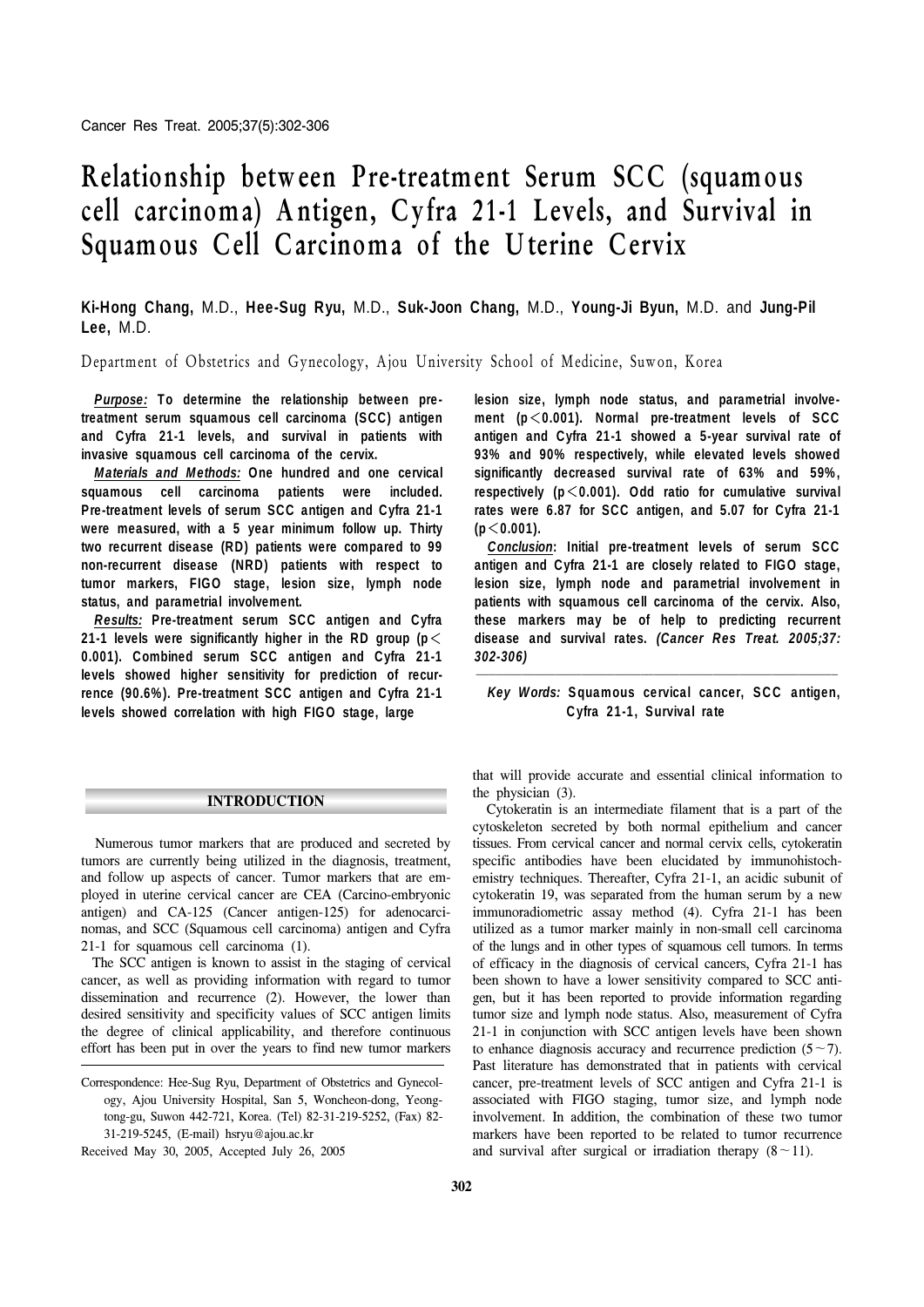The aim of this study was to determine the relationship between pretreatment serum SCC antigen/Cyfra 21-1 levels and survival in patients with invasive squamous cell carcinoma of the cervix.

# **MATERIALS AND METHODS**

#### **1) Materials**

 From September 1994 to December 2000, 131 patients with squamous cell carcinoma of the uterine cervix who were diagnosed and treated at our institution were enrolled in this study. These patients underwent measurement of pre-treatment SCC antigen and Cyfra 21-1, and were followed up for a period of at least 5 years. All patients were histologically confirmed as squamous cell cancer and all cases of adenocarcinoma or adenosquamous cell types were excluded. At 5 years of followup, there were 32 patients who had recurrent disease (RD), and 99 patients who had no recurrent disease (NRD).

#### **2) Methods**

 Pre-treatment serum SCC antigen was measured by IMx System SCC (Abbott Diagnostics, Chicago, Ill, USA) which automatically determines SCC antigen levels by Microparticle Enzyme Immunoassay (MEIA). Serum Cyfra 21-1 levels were measured by Solid-phase sandwich-type immunoradiometric assay (IRMA, CIS Biointernational, France; CIS Diagnostic KK, Japan).

 Follow-up after primary therapy (surgery only, surgery+ radiotherapy, surgery+concurrent chemoradiotherapy, concurrent chemoradiotherapy only, radiotherapy only) was up to January of 2005 for a mean of 55 months  $(6 \sim 104$  months). Follow-up consisted of bimanual pelvic and physical examination, serum SCC antigen and Cyfra 21-1 measurements, and Pap smears every 3 months during the first year of follow-up, then every 6 months in the year after, and then once a year thereafter. Suspicious recurrent disease was confirmed by biopsy, and determination of tumor size changes by computerized tomography (CT scans) or magnetic resonance imaging (MRI) techniques.

 Complete response after therapy was defined as absence of clinical disease by the above imaging techniques for 4 weeks after completion of primary therapy, and partial response was defined as more than 50% reduction in tumor size after 4 weeks without evidence of any new lesions. Stable disease was defined as less than 50% reduction or less than 25% increase in tumor size, while progressive disease was when there was evidence of new lesions after 4 weeks. Recurrent disease was defined as a newly developed lesion that occurred 6 months after therapy and complete response. Persistent disease was defined as occurrence of disease within 6 months of primary therapy, and these patients were excluded from this study.

 The 2 study groups, RD and NRD groups were then compared with respect to pre-treatment serum SCC antigen and Cyfra 21-1 levels, FIGO stage, tumor size, lymph node metastasis, and parametrial involvement. We also determined the time interval from completion of therapy to recurrence of disease, site of recurrence, and the relationship between serum SCC antigen/ Cyfra 21-1 levels and survival and recurrence.

#### **3) Statistical analysis**

 Statistical analysis of observed data was performed by utilizing SPSS for Windows (Version 11.5, SPSS Inc, Chicago, Ill, USA). T-test, chi-square test, and correlation coefficients were applied for relationship between serum SCC antigen/Cyfra 21-1 levels and clinical characteristics in the RD and NRD groups. ROC curves were analyzed for determining sensitivity, specificity, positive and negative predictive values for serum SCC antigen/Cyfra 21-1 levels in predicting disease. The Kaplan-Meier method and Cox regression analysis was employed for survival rates. p values less than 0.05 were considered to be statistically significant.

#### **RESULTS**

 The characteristics of the 131 patients enrolled in this study are shown in Table 1. We were able to observe that the pre-treatment levels of SCC antigen in the NRD and RD groups were  $7.45\pm18.54$  ng/ml and  $28.98\pm49.15$  ng/ml respectively,

**Table 1.** Patient characteristics

| Characteristics         | Patients with<br>no recurrent disease<br>$(n=99)$ | Patients with<br>recurrent disease<br>$(n=32)$ | p value   |
|-------------------------|---------------------------------------------------|------------------------------------------------|-----------|
| Patient age (years)     | $51.1 \pm 11.2$                                   | $53.5 \pm 11.7$                                | <b>NS</b> |
| Parity                  | $2.8 \pm 1.7$                                     | $23.4 \pm 2.5$                                 | <b>NS</b> |
| Stage                   |                                                   |                                                |           |
| I <sub>b1</sub>         | 56                                                | 5                                              |           |
| I <sub>b2</sub>         | 7                                                 | 5                                              |           |
| <b>IIa</b>              | 5                                                 | 1                                              |           |
| IIb                     | 27                                                | 12                                             |           |
| IIIa                    | 3                                                 | 1                                              |           |
| IIIb                    | 1                                                 | 7                                              |           |
| <b>IVa</b>              | $\theta$                                          | 1                                              |           |
| Treatment modality      |                                                   |                                                |           |
| Surgery                 | 31                                                | 3                                              |           |
| Surgery+RT*             | $\theta$                                          | 1                                              |           |
| $Surgery+CCRT†$         | 9                                                 | 1                                              |           |
| $RT^*$                  | 48                                                | 15                                             |           |
| CCRT <sup>+</sup>       | 11                                                | 12                                             |           |
| Follow-up (months)      | $72.1 \pm 17.6$                                   | $37.0 \pm 19.9$                                | <b>NS</b> |
| Tumor markers           |                                                   |                                                |           |
| $SCC-Ag$                | $7.45 \pm 18.54$                                  | 28.98±49.15                                    | < 0.001   |
| Stage Ib $\sim$ IIa     | $3.36 \pm 5.64$                                   | $15.10 \pm 17.83$                              | < 0.001   |
| Stage II $b \sim I V b$ | 14.60±28.69                                       | 35.30±57.41                                    | < 0.001   |
| Cyfra $21-1$            | $2.84 \pm 4.41$                                   | $11.72 \pm 15.11$                              | < 0.001   |
| Stage Ib $\sim$ IIa     | $1.79 \pm 1.56$                                   | $4.64 \pm 4.62$                                | < 0.001   |
| Stage IIb $\neg$ IVb    | $4.67 \pm 6.70$                                   | 14.94±17.12                                    | < 0.001   |

\*radiotherapy, <sup>†</sup> concurrent chemoradiotherapy.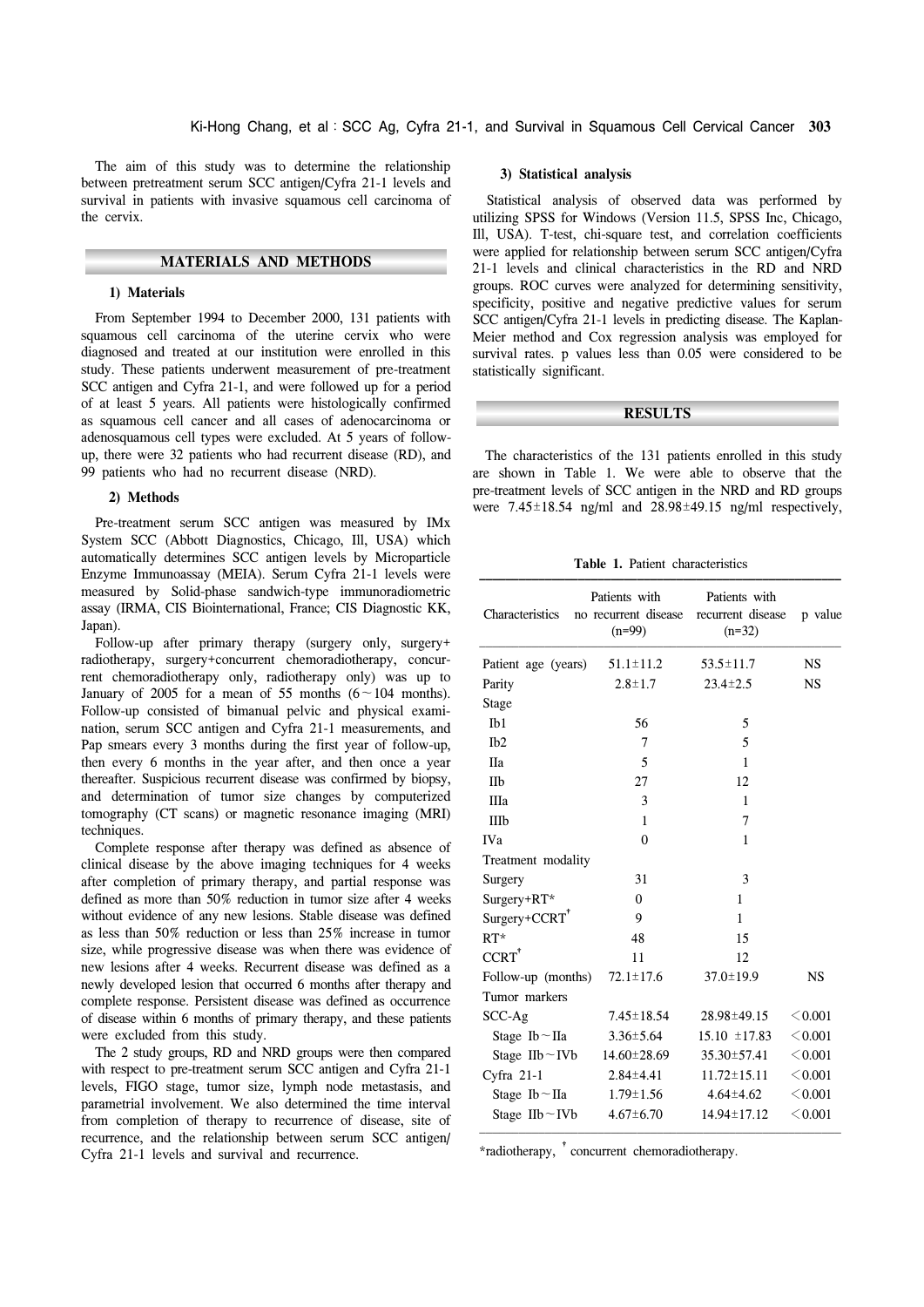while for Cyfra 21-1 it was 2.84±4.41 ng/ml and 11.72±15.11 ng/ml respectively, showing that both pre-treatment SCC antigen and Cyfra 21-1 levels were significantly higher in the RD group  $(p \le 0.001,$  Table 1).

 When the above tumor markers were statistically analyzed with respect to each stage of disease, we were not able to discern any difference between the four stages of cervical cancer (data not shown). However when the stages were divided into two groups, an early stage group consisting of surgically treated stages Ib-IIa and a late or advanced group consisting of nonsurgically treated stages IIb-IVb, we found that there was significant difference in the levels of the respective tumor markers between the NRD and RD patients (Table 1).

 The normal levels of serum SCC antigen and Cyfra 21-1 were determined as 1.95 ng/ml and 2.95 ng/ml, respectively, from the ROC curves (Fig. 1). The sensitivity, specificity, positive predictive, and negative values for SCC antigen alone in predicting recurrent disease, was 87.5%, 54.5%, 38.3%, 93.1%, while for Cyfra 21-1 alone it was 75.0%, 68.7%, 43.6%, 89.4%. When SCC antigen and Cyfra 21-1 were both employed, the values were 90.6%, 46.5%, 35.4%, 93.9%, showing increased sensitivity compared to SCC or Cyfra 21-1 alone (Table 2). There was significant relationship between pre-treatment serum SCC antigen/Cyfra 21-1 levels and high FIGO stage, large tumor size, positive lymph node metastasis, and parametrial involvement (Table 3).

 The sites of recurrent disease was categorized according to the classification described by Krebs in 1982, and in our study there



**Fig. 1.** ROC curve for serum SCC-Ag and Cyfra 21-1 levels.

Table 2. Sensitivity, specificity, positive predictive value, and negative predictive value of SCC-Ag and Cyfra 21-1 for predicting recurrent cervical cancer

|                     | Sensitivity | Specificity $PPV^*$ NPV <sup><math>^*</math></sup> |             |             |
|---------------------|-------------|----------------------------------------------------|-------------|-------------|
| $SCC-Ag$            | 87.5%       | 54.5%                                              |             | 38.3% 93.1% |
| Cyfra $21-1$        | 75.0%       | 68.7%                                              |             | 43.6% 89.4% |
| $SCC-Ag+Cyfra$ 21-1 | 90.6%       | 46.5%                                              | 35.4% 93.9% |             |

\*positive predictive value, †negative predictive value.

were 9 cases of central recurrence, 5 cases in the pelvic side wall, and 18 cases that were distant recurrences. Among the latter, lymph nodes were the most common (10), followed by the lungs (4), peritoneal surfaces (3), and bone (1). There was statistically significant difference in the pre-treatment SCC antigen and Cyfra 21-1 levels according to the different sites of recurrence (p=0.04, 0.01), but no difference was found in the aforementioned levels at the time of recurrence (Fig. 2, 3). When the same markers were compared between survived and expired patients (at the time of writing), it was shown that both markers were significantly increased in the expired patients group. On the other hand, no difference in tumor markers was observed levels between the survived and expired patients at the time of recurrence (not shown) (Table 4).

 The mean survival for the RD group was 49.86 months, the 2 year survival rate was 68.75%, and the 5 year survival rate was 15.62%. There was no relationship between pre-treatment SCC antigen/Cyfra 21-1 levels and levels at the time of recurrence, and the time interval until recurrence. The calculated odds ratio for pre-treatment SCC antigen and Cyfra 21-1 on recurrent disease and survival were 6.87 and 5.07, respectively, which



**Fig. 2.** Cumulative survival rate according to initial serum SCC-Ag level.

**Table 3.** Correlation between stage, primary lesion size, lymph node metastasis, parametrial involvement, and initial serum SCC-Ag/Cyfra 21-1 levels

|                               | SCC   |         | Cyfra $21-1$ |         |
|-------------------------------|-------|---------|--------------|---------|
|                               | $r^*$ | p value | $r^{\star}$  | p value |
| Stage                         | 0.457 | < 0.001 | 0.508        | < 0.001 |
| Primary lesion size           | 0.311 | < 0.001 | 0.314        | < 0.001 |
| $LN^{\dagger}$<br>involvement | 0.308 | < 0.001 | 0.314        | < 0.001 |
| Parametrial involvement       | 0.307 | < 0.001 | 0.357        | < 0.001 |
| $SCC-Ag$                      |       |         | 0.720        | < 0.001 |
| Cyfra $21-1$                  | 0.720 | < 0.001 |              |         |

\*correlation coefficient, †lymph node.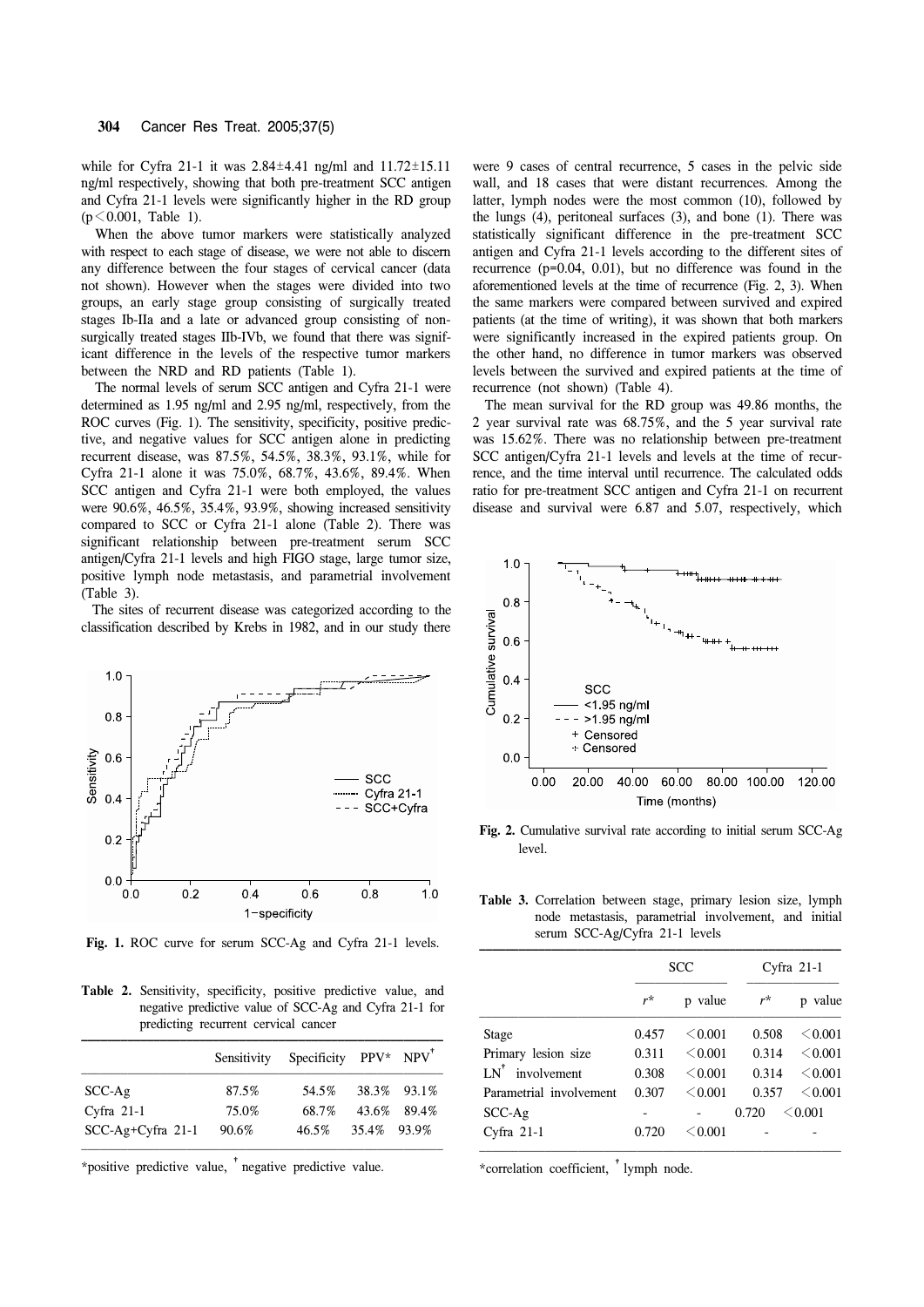

**Fig. 3.** Cumulative survival rate according to initial serum Cyfra 21-1 level.

**Table 4.** Correlation between survival and initial serum SCC-Ag/ Cyfra 21-1 levels

|              | Survived patients<br>$(n=114)$ | Expired patients<br>$(n=17)$ | p value |
|--------------|--------------------------------|------------------------------|---------|
| $SCC-Ag$     | $8.71 \pm 18.48$               | $39.59 \pm 64.57$            | < 0.001 |
| Cyfra $21-1$ | $3.55 \pm 5.75$                | 14.89±18.06                  | < 0.001 |

**Table 5.** Effect of initial serum SCC-Ag and Cyfra 21-1 level on cumulative survival rate

| Variable     | $OR*$ | 95% CI            | p value |
|--------------|-------|-------------------|---------|
| $SCC-Ag$     | 6.87  | $2.41 \sim 19.62$ | < 0.001 |
| Cyfra $21-1$ | 5.07  | $2.27 - 11.03$    | < 0.001 |

\*odds ratio, †95% confidence interval.

were both statistically significant (Table 5).

#### **DISCUSSION**

 In the Korean population, cancer of the uterine cervix is second only to breast cancer in terms of incidence, and is characterized by relatively high survival rates when diagnosed and treated in the early stages. But despite continued efforts in early diagnosis and treatment, the overall survival rate has not increased markedly, and which is attributed to recurrent or persistent disease. Therefore, in order to enhance survival, it is essential to implement regular follow-up and hence detect early recurrent or persistent disease, to which end various tumor markers have been utilized to date  $(1 - 14)$ .

 One of the major tumor markers is the SCC antigen, a subfraction of the glucoprotein Tumor Antigen-4 (TA-4) that was first elucidated from squamous cancer cells by Kato and Torigoe in 1977 (2), and which is currently widely employed as a tumor marker in both keratinizing and non-keratinizing cell types of squamous cell carcinoma of the uterine cervix. It has been reported in the previous literature that pre-treatment levels of SCC antigen is associated with FIGO stage, lesion size, and parametrial involvement (1,3,11), and that continued or increasing levels of SCC antigen reflects persistent or recurrent disease, and predicts survival (1,3).

 However, several studies have also shown that initial SCC antigen levels are elevated in only  $24 \sim 53\%$  of FIGO stage Ib or IIa squamous cell cancer patients, suggesting that SCC antigen is not appropriate in the early diagnosis of cervical cancers (3,15). In terms of lymph node metastasis, Duk et al demonstrated that elevated pre-treatment SCC antigen levels is an independent factor in squamous cell cancer patients (12), while Gaarenstroom et al proposed that there was no relationship between SCC antigen levels at the time of diagnosis and lymph node metastasis or survival (9). It has also been reported that normal levels of SCC antigen during follow-up cannot exclude persistent or recurrent disease (1,16). The information above therefore suggests that the SCC antigen plays a limited clinical role in screening and post-treatment follow-up of cervical cancer. Efforts to find other tumor markers besides SCC antigen have led to the discovery of cytokeratin 19 by immunohistochemistry techniques, which is also expressed in squamous cell cancers of the uterine cervix (17). By Solid-phase enzyme linked sandwich immunoradiometric assay (IRMA) techniques, the subfraction Cyfra 21-1 has been shown to demonstrate a high diagnostic sensitivity and specificity for squamous cell cancers, especially in non-small cell cancer of the lungs (4).

 In cervical cancers, several authors have supported the role of Cyfra 21-1 as a tumor marker. Bonfrer et al reported that pre-treatment SCC antigen levels were closely related to FIGO stage and lesion size in a study of 78 squamous cell cancer patients, and that elevated Cyfra 21-1 levels correlated with poor prognosis, suggesting that Cyfra 21-1 be employed as a supplemental tumor marker in combination with serum SCC antigen (18). Other authors have also suggested the significance of pretreatment Cyfra 21-1 levels as a predictor of extent of disease, prognostic factor, and its role in ascertaining recurrent disease  $(5~9)$ . Although Cyfra 21-1 levels increase with higher FIGO stage, the sensitivity and specificity for diagnosis of squamous cell cancers is limited in that it remains lower than that of serum SCC antigen (15), leading to attempts to combine serum SCC antigen and Cyfra 21-1 to enhance sensitivity and specificity. In a previous study by the authors, when the cut-off values of serum SCC antigen and Cyfra 21-1 was set at 1.94 ng/ml and 3.1 ng/ml, the sensitivity for SCC antigen was 55%, 45% for Cyfra 21-1, and 62% when both were combined, showing increased sensitivity in the diagnosis of cervical cancers (11).

 A previous report by Gaarenstroom, et al showed that patients with elevated values of serum SCC antigen have a higher risk of persistent or recurrent disease compared to elevated levels of Cyfra 21-1 alone (19), while Kainz et al reported the sensitivity, specificity, positive and negative predictive values in the detection of recurrence of cervical cancer as 66%, 91%, 93%, 60% for SCC antigen alone, 63%, 96%, 96%, 59% for Cyfra 21-1 alone, while for SCC antigen+Cyfra 21-1 it was 78%, 87%, 91%, 63%, suggesting that detection of cervical cancer recurrences